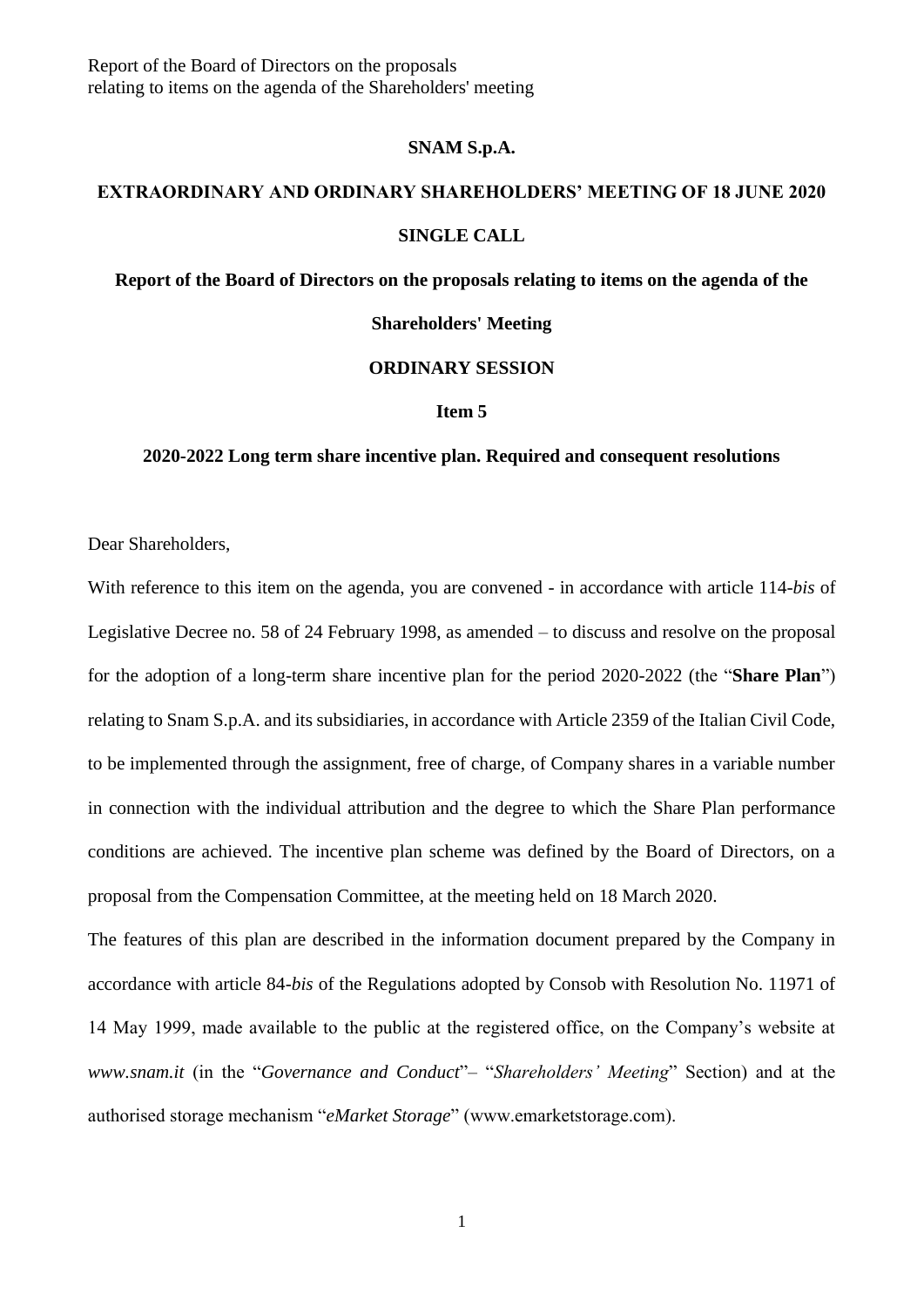Report of the Board of Directors on the proposals relating to items on the agenda of the Shareholders' meeting

The information document relating to the Share Plan is attached to this report (as an integral and essential part hereof) and its content is therefore understood to be entirely recalled herein.

\*\*\*

# **Proposed resolution**

Dear Shareholders,

if you agree with the proposal we have made to you, we submit the following proposed resolution for your approval:

# **RESOLUTION**

*"The Shareholders' Meeting of Snam S.p.A., meeting in ordinary session:*

- *having acknowledged the proposal made by the Board of Directors; and*
- *having examined the information document prepared by the Board of Directors in accordance with article 84-bis of the Issuers' Regulations,*

# *resolves*

- *- to approve, in accordance with and for the purposes of article 114-bis of the CLF , approving of its motivations, the 2020-2022 Long Term Share Incentive Plan, under the terms and conditions stated in the Information Document attached to the Board of Directors' explanatory report,*
- *- to grant the Board of Directors and/or on its behalf the Chief Executive Officer, with express power to sub-delegate, all the most extensive necessary and appropriate powers to ensure the full and complete implementation of the aforesaid 2020-2022 Long Term Share Incentive Plan, including (by way of example only) powers to:* 
	- *to proceed annually, with reference to each three-year cycle envisaged by the 2020-2022 Long-Term Share-Based Incentive Plan, to attribute the incentive to the Chief Executive Officer;*